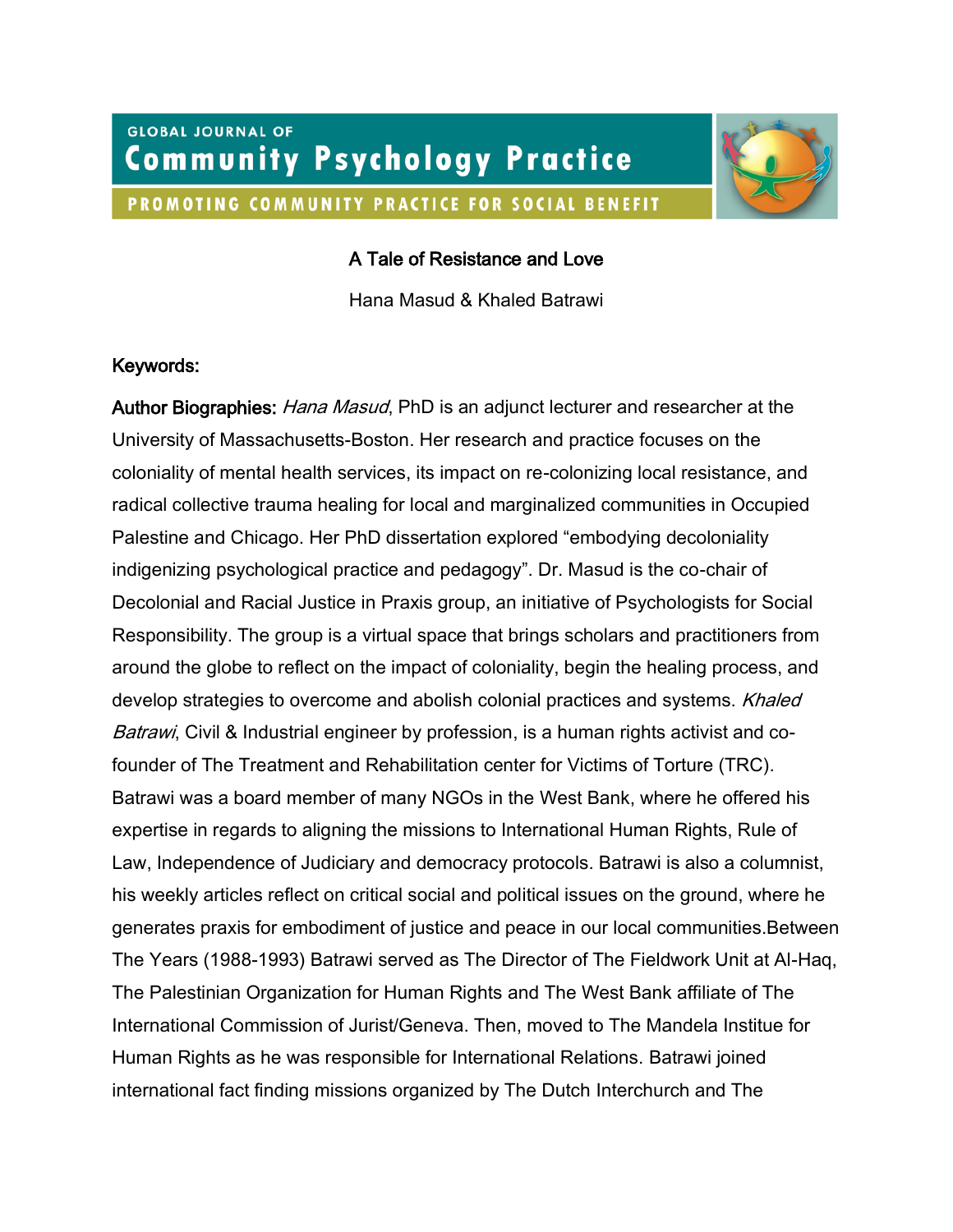## Global Journal of Community Psychology Practice

Volume 13, Issue 1 **March 2022** 

International Commission of Jurists in some of the former Soviet Union Republics. Batrawi is the author of three small handbooks published by The Mandela Institute for Human Rights: 1) Now we are free – a handbook for released prisoners and their families, 2) The Palestinian regulations on Arrest and Searches, and 3)The Palestinian open fire regulations. Moreover, Batrawi is a short stories writer, married to a Dentist and The Father of Three, two lovely daughters and handsome son, very soon will be a grandfather.

Recommended Citation: Masud, H. and Batrawi, K. (2022). A Tale of Resistance and Love, Global Journal of Community Psychology Practice, 13(1), 1 - 12. Retrieved Day/Month/Year, from [\(http://www.gjcpp.org/\)](http://www.gjcpp.org/).

Corresponding Author: Hana Masud, University of Massachusetts, Boston, MA; Contact: [https://www.daracollectiv](https://www.daracollective.com/)e.com/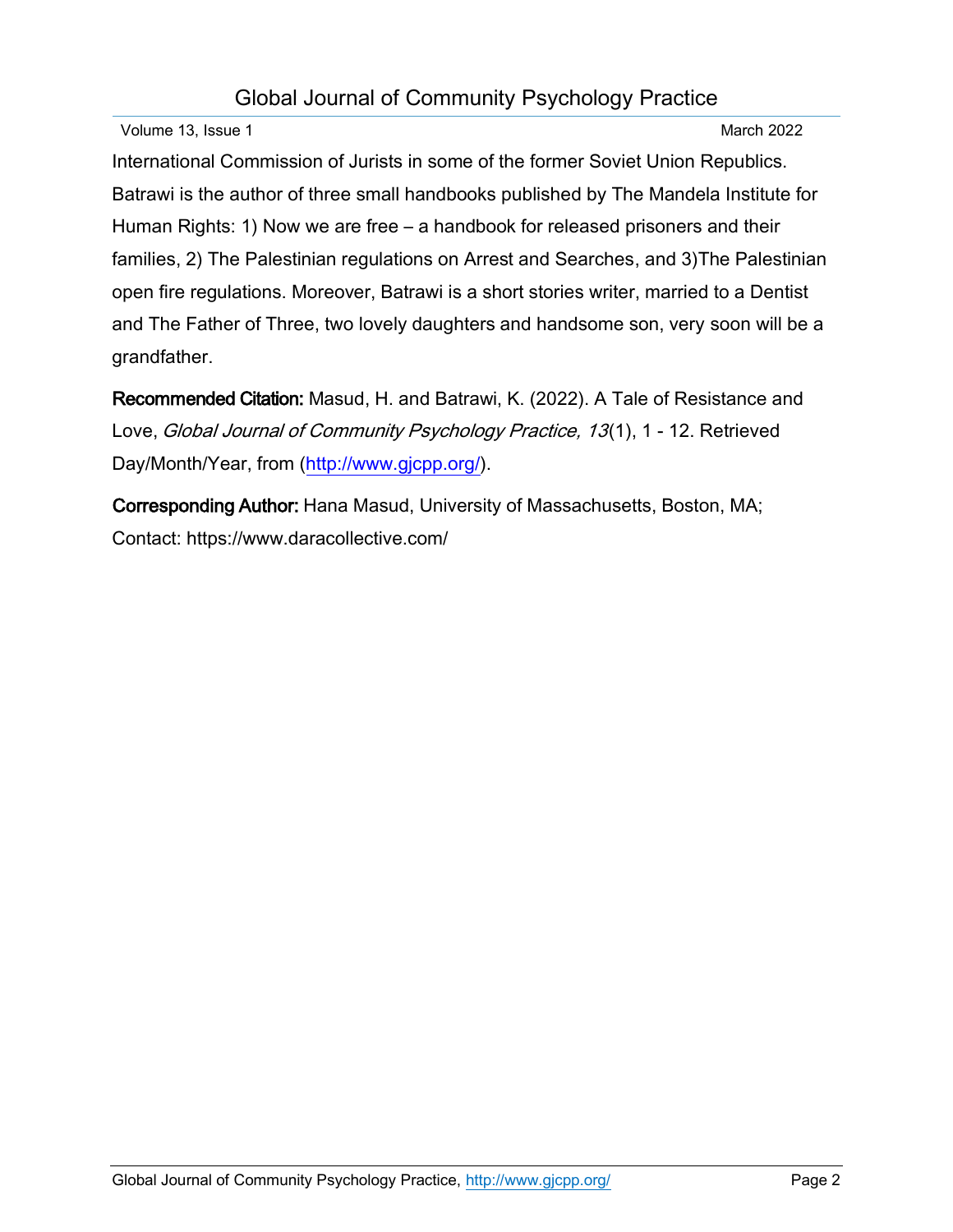### **A Tale of Resistance and Love**

The nature of this piece asks us to open ourselves up to operating at a different level of awareness, calling on a more creative, intuitive, and more abstract/poetic epistemological frame. This piece is a short fable-like story exploring the ethics of the human within moments of immense struggle. For those of us who grapple with living within dynamics of various forms of oppression, this is essential reading for deeper discovery into ways of maintaining a sense of freedom.

#### **Who We Are**

Hana is a postdoctoral scholar-activist working with local communities in Palestine. Khaled currently resides in Palestine, and uses memory of ex-detainee experience to demonstrate pathways of resilience and connection towards transformative justice. This approach centers the potential for change through processes of healing and accountability grounded on everyday needs and strengths of those most directly impacted by violence and oppression (Brown, 2019). We seek to integrate understandings of decolonization and decoloniality when derived from our flesh, born from experiences of our bodies within acts of resistance, and from our relationships in/to each other, who resist colonization and coloniality throughout our lives and beyond. Theory and methods born of our flesh teach us how decolonial processes are rooted in the fight for the right to exist, to belong, and to express the full range of our humanity (Moya, 2000). We bring this story into the public eye so we can collectively learn more about how one person holds both resistance and love, simultaneously, in preserving both their own humanity and that of their oppressor.

### **Why storytelling?**

Our understandings of resilience, of justice, and of transformation, have certainly been informed by our trainings, research, and practice experiences as psychologists. However, these understandings also arose

deeply from within our most intimate stories of loving, rebuilding, reconnecting, and surviving intergenerationally as Palestinians in the face of colonial violence and longlasting, intersecting oppressions. We came to this understanding by processing together much of our own pain, our families' collective grief, and by caring for one another. Through deep listening and authentic storytelling, we emphasize (counter)stories in ways that honor our communities, remembering our villages, our lands, and our loved ones that we have lost to annexation, to incarceration, to desperation, to dreams deferred, to murder (Atallah & Masud, 2021).

With this context in mind, we see the value embedded in telling/reading/hearing our stories from our own ways of knowing. We also see the harm inherent in ways of doing/being that are grounded in worldviews of the colonizer. This is why we refuse to give our stories in fragments to qualitative data methodology to meet the requirements of academic writing, where researchers code, and reduce stories to bits and nodes. Refusal is persistence; we persist because we sense what is possible. Refusal is generative. It is using imagination, love for ourselves and our interconnected humanity, and vision to articulate and dream possibilities. It is regrounding ourselves in a present, not only marked by the past, but also by the imminence of that which is still unsaid, unthought, unlived. It is desire, longing, and action. It is (re)mapping, (re)making, weaving together and traversing a landscape of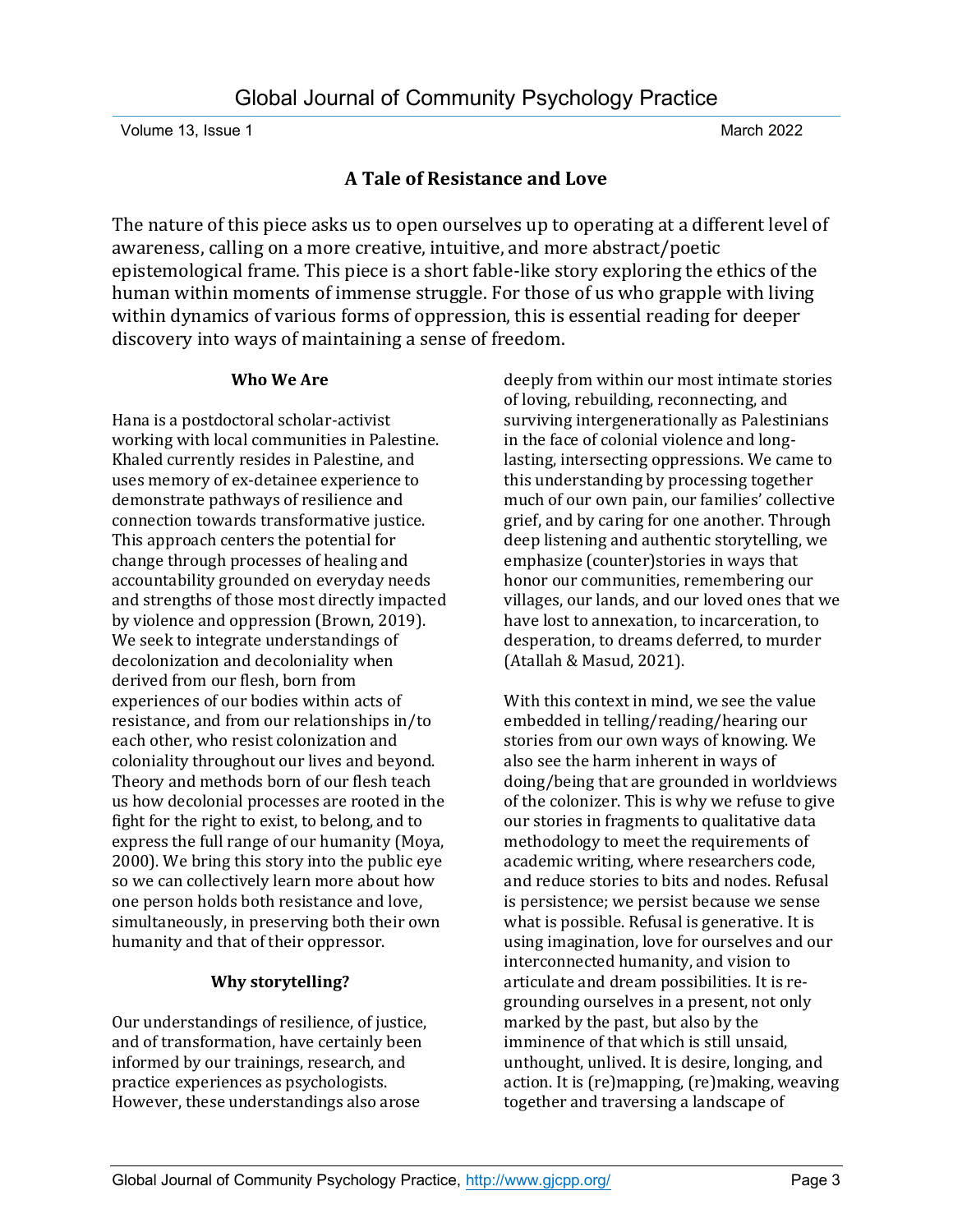decolonial praxis that is rooted—not in disciplines, but in lived STORIES OF REFUSAL, RESISTANCE, AND COMMUNITY EXPERIENCE - inherited legacies of struggle and survival.

*\*The following story is based on real events and experiences of an activist struggling to navigate dehumanizing conditions and oppression under Israeli imprisonment. To protect the identity of the activist, names of people and places have be made up.* 

#### **A Tale of Resistance and Love - STORY VERSION 1:**

I am Raed, and was born in January, 1960, and have lived in Nablus most of my adult life. The body is where we live, where we fear, hope, and remember. When something happens that is too much, too fast, it overwhelms our bodies and can create trauma. Today, I tell my story, I tell my pain, in attempts to honor my wounds, and understand how the physical, mental, emotional, as well as social and political structures have influenced my trauma and resistance responses.

When I was detained, a series of threats and warnings were made to force a confession out of me, and if I didn't conform, I would be subjected to Penal liability. In February of 1985 around 2:15am, I woke up to disturbing banging on the front door and angry voices from multiple people shouting "Soldiers! Soldiers!" in Arabic. My father hurriedly opened the door, he knew that to keep them waiting would not only heighten their anger and imminent aggression, but also strengthen their conviction of the Palestinian's guilt inside the home. There were fifteen soldiers at the night raid and arrest! With the exception of the Israeli officer called Captain Avi who wore civil clothing, the rest dressed in Israeli soldier uniform as they rushed into

the house with their automatic guns in readyto-shoot positions.

Captain Avi, asked all family members to gather in the living room where my family typically receives loving friends and family for tea and coffee, where they would spend many long nights of laughs and gossip. The room now was to become tainted with the memory of this awful night. Captain Avi ordered the soldiers to search the house, an order that meant the total destruction of property and personal belongings. During this so-called search, all I could think of was my poor mother, who prided herself in a clean and tidy home.

Once they were satisfied with the destruction of our home, Captain Avi asked my father to name all the members of my family. When my father said my name, Captain Avi told him to stop and then ordered me to raise my hand. I raised my hand.

He told me that tonight I will go with them and "be their guest". What an eerie way to refer to an arrest and interrogation, I thought to myself. And my family felt the same way, for they began shouting and demanding that they let me go. Captain Avi calmed them down by assuring them that "don't worry, he will be our guest only for a few hours. He will be questioned and return home to you before noon the next day."

I did as I was told and changed out of my pajamas. The soldiers led me out of my home and placed me in one of the military vehicles. I will always remember that night as the last night I spent at home with my family before everything changed, the night that I was arrested as an Israel's prisoner, not their guest.

*On the Way to the detention facility*, the car was far enough to ensure that no family member could see or hear, they handcuffed my hands behind my back and bagged my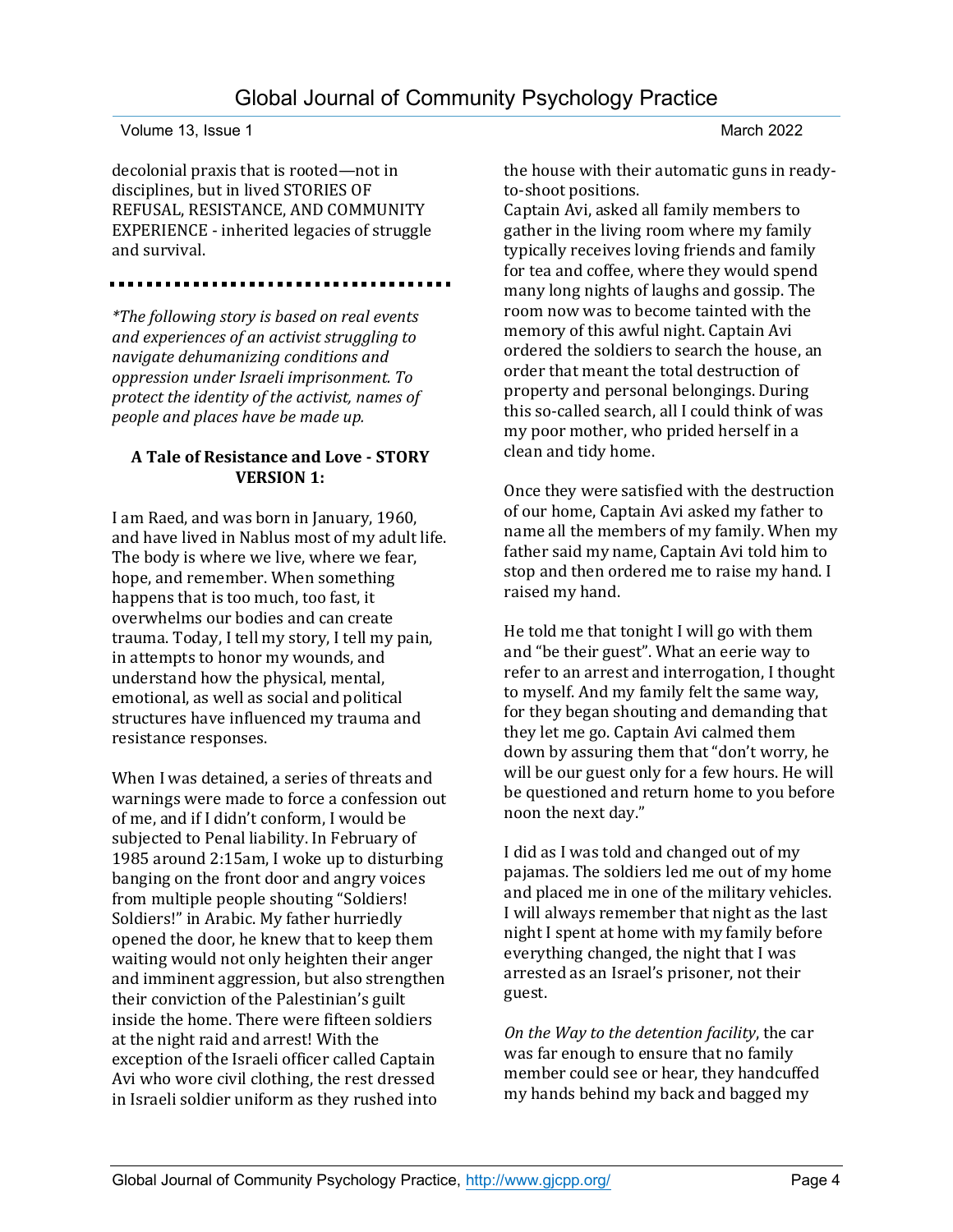

*[Image 1: Families of political prisoners are](https://www.transcend.org/tms/2018/03/drawing-palestine-from-prison-the-artwork-of-palestinian-cartoonist-mohammad-sabaaneh/)  [prisoners too by Mohammad Sabaaneh.](https://www.transcend.org/tms/2018/03/drawing-palestine-from-prison-the-artwork-of-palestinian-cartoonist-mohammad-sabaaneh/)*

head with a sack that smelled of human vomit. The soldiers then began beating me all over my body using their fists and heavy military boots. The beating lasted the entire ride to the military compound which is thirteen minutes away from our house. They not only struck me with their fists, but with their words as well. They cursed me, my family and my people. After five minutes, I began to lose consciousness and could not remember the rest of the car ride.

When I woke up, I found myself surrounded with people dressed in civilian clothing speaking in Hebrew. This is where the interrogation and torture began. It took me a few moments to realize that I was at a detention facility. A medic hovered over me and examined my eyes and pulse, finally saying to the others in Hebrew (from what I understood) "He is now physically fit for questioning". Two people led me into an interrogation room, and the moment I stepped inside a third person shouted "Blindfold him now! You should have done this before entering!" My head was hooded again, and this time I thanked God that at least this sack smelled less foul than the first one.

The two people holding me forced me to sit on a small chair, similar to the ones used for children in daycares. They handcuffed my

hands behind the chair, then left. In the few minutes of silence that followed I became keenly aware of the horrible pain all over my body. Before I could begin to analyze the extent of my wounds, the person who remained in the room finally spoke in fluent Arabic. "I am Captain Rony. I am in charge of your case. Listen, it is really late, my wife is pregnant and we are expecting our first baby, so I don't want to waste my time here tonight. I will let you rest tonight and tomorrow we will start your questioning. Questioning is a dialog between two brains; when an interrogator uses force, it means that he failed".

I was placed in a foul uninhabitable cell. It was extremely small with no light, no toilet and no water source. Later I realized that the small bowl they placed on the floor was the toilet. The cell's floor was full with dirty water, and if you desired an ounce of sleep you quickly realized that you couldn't spend the entire time standing. So I laid in the dirty pool and slept. The pain and exhaustion took me away.

Between now and then, the guard positioned outside my cell would bang on the door so that my sleep was never continuous. I noticed he had Eastern features and later realized he was an Iraqi Jew.

When I woke the next day, I had my first meal since my detention began. A slice of Bread, two olives, butter and a cold cup of tea with no sugar. It was not appetizing, but I was famished and had no choice but to eat. After my meal I was taken outside for a few minutes to empty the urine bowl in which I was able to briefly enjoy the sun. It didn't last long. I was hooded and handcuffed again and led to the interrogation room. The moment I entered I noticed the brown shoes from my peeks under the hood that Captain Roni was present. I was the one who started the conversation. I asked him if his wife gave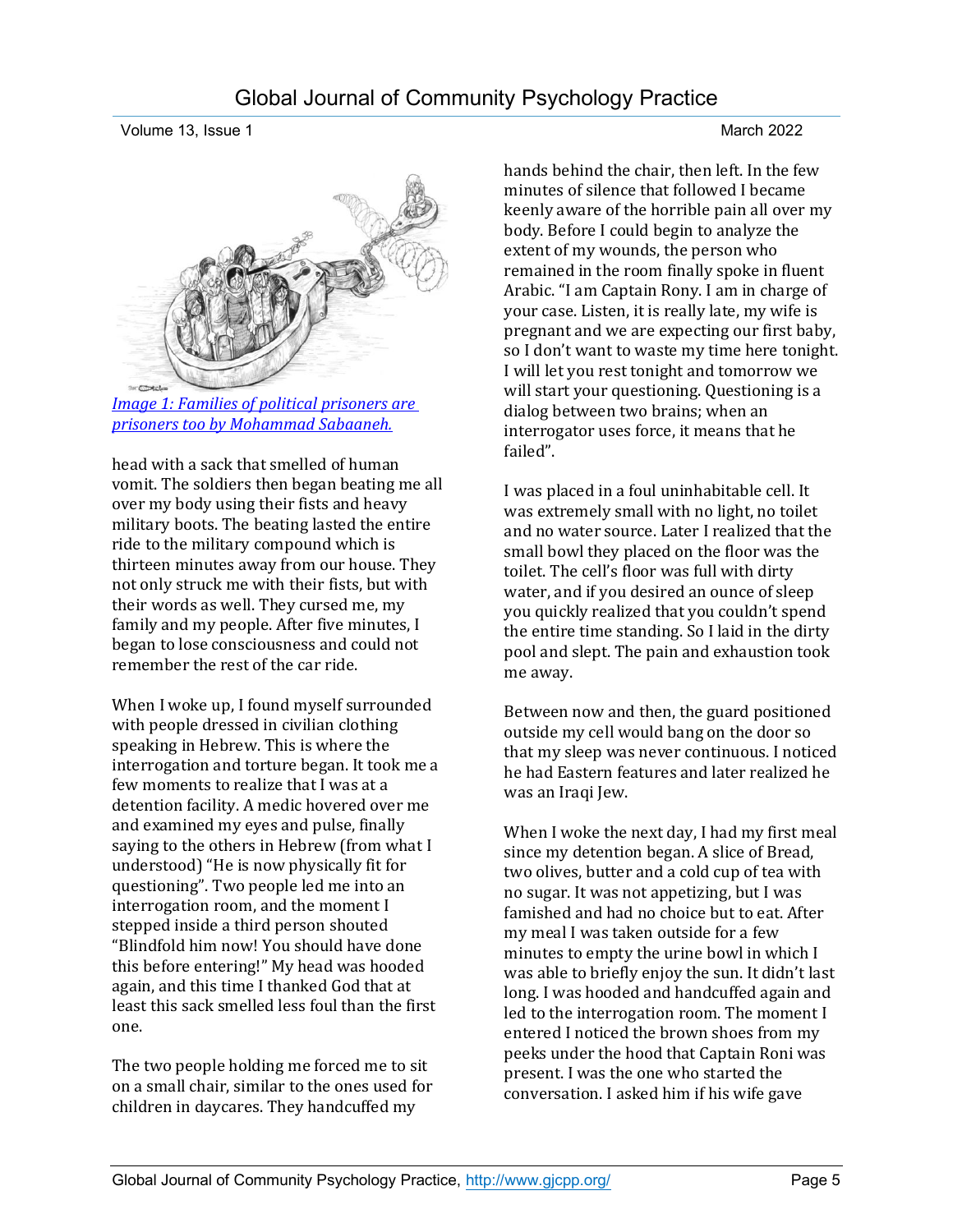birth and if they are expecting a baby girl or boy. He immediately removed the hood, looked sharply towards me, and said "she is fine, still did not give birth".

Captain Roni introduced himself as a graduate student in Social Studies from Tel Aviv University, and that he wants to continue his studies and specialize in Middle Eastern Studies. His current work at the prison was part of his research. He said he wanted to help me. He told me to cooperate so that the interrogation will be quick, and that he promised to put all his efforts into convincing the military judge to issue me a light sentence. "Just a few months", he said.

I was incredulous. "What are you talking about? I have no idea why I was arrested. There is nothing to interrogate."

Captain Rony responded with a story. "Once upon a time, there were two neighbors, one was very practical, he went fishing daily and came back with fish. The other one was very lazy that he would end up stealing the fish from his neighbor's kitchen. His neighbor caught him once and gave him three choices: eat one hundred fish, go fishing and bring me back a hundred fish, or pay him the value of 100 fish. The lazy neighbor was so happy and said he'll eat a hundred fish. He started eating and managed to eat only thirty. He said he'll go fishing and come back with 70 fish. He went and after the entire day he caught only twenty. He promised his neighbor that he'll pay the value of the other 50 fish. The lesson is, if he just paid for the fish from the beginning, he could have saved his time, effort, and health.

"I don't understand what this has to do with me," I told him.

Captain Rony answered, "You will confess in the end. So why not save both our time, effort and health and confess now?"

He hooded me and left the room. Ten minutes later a group of people came in and I inspected their shoes from the small space in the hood. Two wore military boots and the other three wore regular shoes. They started beating me, beating all over my body while they shouted curses in Hebrew "Ben Zanah" (son of a bitch) they cursed my Islamic religion, my God, and even cursed me a bit in my own language. I soon fell unconscious. I lost sense of time, location and dates. I remember that I woke up in the same room, still hooded and surrounded by nothing only complete silence. For how long I was unconscious, I cannot tell.

Captain Rony came back and found me lying on the ground and asked what happened, as if he wasn't the one who ordered the attack. I kept silent. He removed the hood, pulled me up and ordered me to sit on an average sized chair, not the small one. He asked again, "what happened?"

I told him, "You should know".

He wiped off the blood from my face using toilet paper and water. Then he phoned his wife and talked to her in Hebrew. From what I could understand, she did not give birth yet and that he is going to go home in a few hours. I was taken back to the cell and kept there for a long period of time as I heard a nearby mosque's call for prayer for the noon, afternoon, night and dawn prayers. In the cell I was given some bread, a cup of cold tea without sugar, and chocolate spread on a piece of bread. This was the first time I learned that chocolate could be eaten with bread.

As the days went by, Captain Rony told me that I was being charged for being a member of an illegal Palestinian faction and participating in the 1982 War in Lebanon. I was shocked and denied the charges.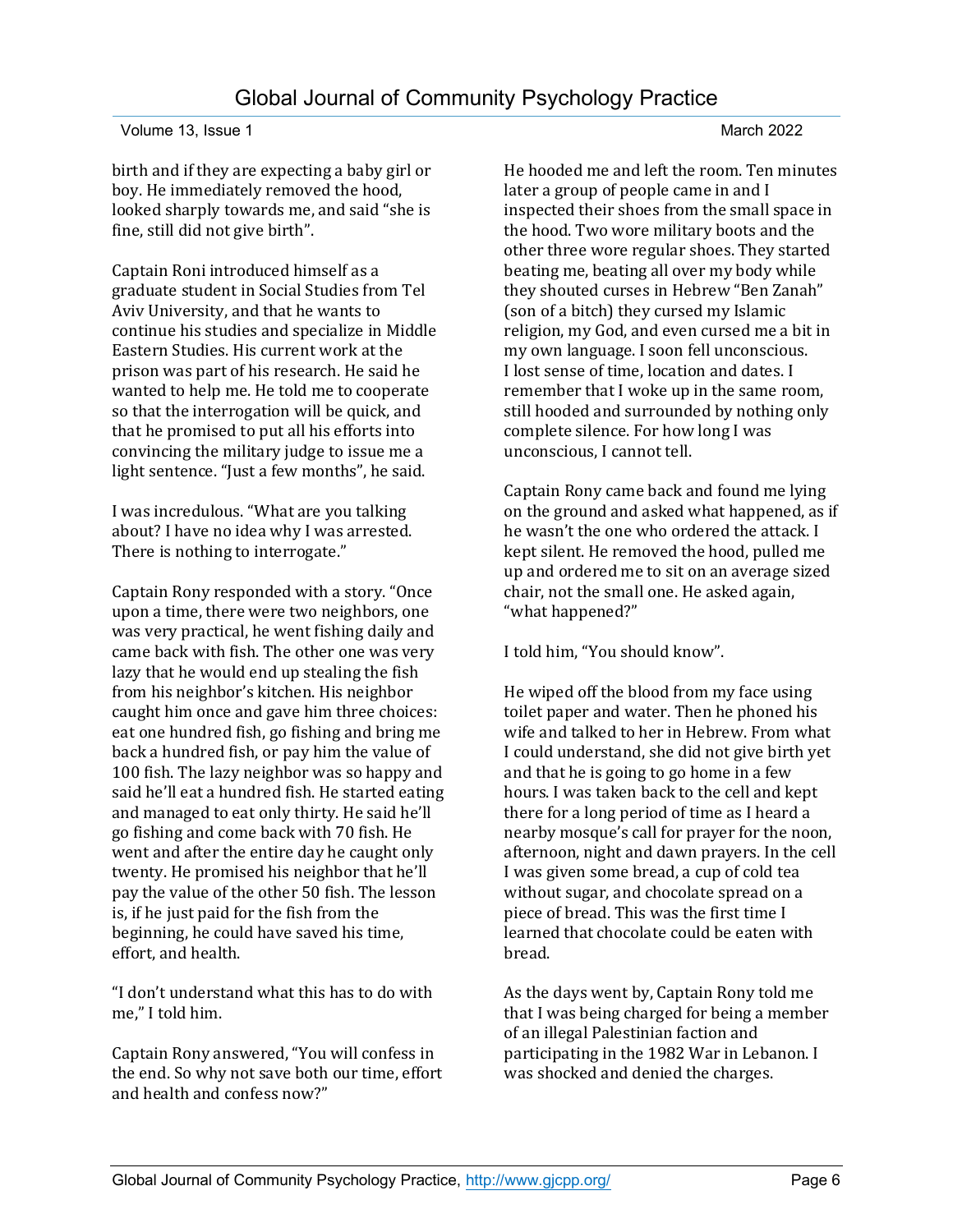As usual, the torture started, but never in Captain Rony's presence. I have gotten used to the routine. Interrogation, torture, food and sleep deprivation, as well as denying my basic biological right to go to the toilet, not to mention the major hygiene issues.

I was taken to The Military Court and found out that eighteen days have passed because Israeli Military order Number 378 concerning Security gives interrogators eighteen days to obtain confession or else the prisoner will be brought to Military court where the judge will decide to release or extend the detention period.

The Judge gave me an "open check" which meant the interrogator had an unlimited period of time to interrogate me.

I can't shake off the numerous times with Captain Rony when told me that he has plenty of time to obtain a confession from my side, and yet, in those critical moments, I remember when I asked him, if his wife gave birth, he said "not yet" and added "I beg you to confess so I could be near my wife". I wondered if he knew how I wanted to be near my family too, but I'm a mere Palestinian to him, so that luxury could never be mine. While interrogating he would phone her every half an hour inquiring about the situation there. Once I told him I wanted to talk to her. And I did. I wished her an easy delivery and apologized that her husband could not be with her. I also asked her, "Have you been in a situation like mine, where the interrogator is giving you a list of false charges, asking you to confess in which it could result in at least a 25-year sentence. She answered in good English, "Definitely no, a big NO".

The torture increased, same methods same daily agenda. Bringing me back and forth to the cell. Trying to rest but was not successful as mosquitos start attacking.

I started thinking about mosquitos. I remembered my mother, when she used to spray the bedrooms before sleeping with anti-mosquito liquid with no success. Instead we would scratch all night in our sleep, and wake up to red bumps all over our bodies. If we were lucky, they would avoid our faces.

Torture continued, questioning continued, still what worried me was the mosquitos. How come humanity did not find a solution to the mosquito problem? I discovered that the mosquitos' strength is in its wings. As long as it is flying and does not settle on the ground or on walls, it is superior. Similar to an airplane. I spent countless hours in solitary confinement imagining the life cycle of a mosquito. I evened remembered my science teacher at school explaining to us how planes fly because the idea is to make the pressure over the wing less than the pressure under the wings; thus, a force is established under the wings which allows it to fly.

The idea sparked in me: If the pressure over the mosquitos' wings is more than that under the wings, mosquitos will land and be disabled from its raids. It's not that difficult, for you wouldn't need to arrest each mosquito and remove its wings individually.

Torture increased and I fainted several times. I then found myself in the prison's clinic where I overheard the guards being told that my health is deteriorating.

Rony's wife gave birth, to a baby Boy, I congratulated her, and she thanked me. I continued my concentration on finding a way to paralyze mosquitos, if I will come to a tested result, I will register it as a patent and intellectual property for all prisoners.

The Judge ordered that I will be released on the basis of no evidence. After nine months and thirteen days, I walked out of the prison. I was so sad that I did not come up with a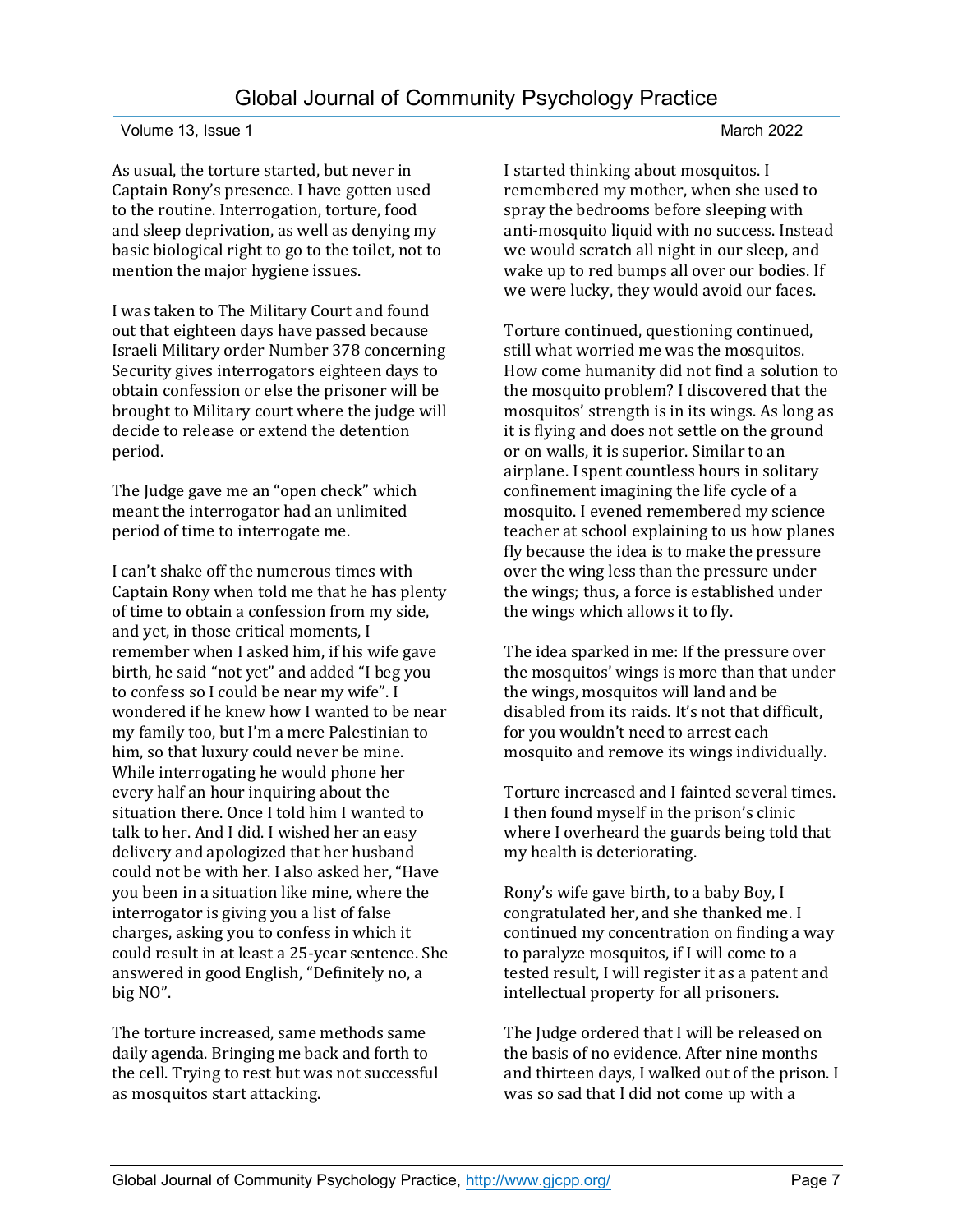solution to the mosquito dilemma. *I decided to postpone thinking about mosquitos until my next arrest.*



Image 2[: Lives Interrupted by Mohammad](https://www.transcend.org/tms/2018/03/drawing-palestine-from-prison-the-artwork-of-palestinian-cartoonist-mohammad-sabaaneh/)  **[Sabaaneh](https://www.transcend.org/tms/2018/03/drawing-palestine-from-prison-the-artwork-of-palestinian-cartoonist-mohammad-sabaaneh/)** 

#### \*\*\*\*\*\*\*\*\*\*\*\*\*\*

\*The story is told here again from a different angle. Consider the connection between these two versions.

#### **A Tale of Resistance and Love - STORY VERSION 2:**

When Raed was detained and thrown into the cell, before the guard closed the iron door, the interrogator said, "I will leave you here to revive your memories."

With a bloody face and aching body, Raed crawled towards the very thin, dirty mattress and laid on his back. He closed his eyes and began deep personal reflections.

This is the third interrogation session, they tortured him intensely and violently. He was always covered in blood. They said they had strong evidence against him, even one of his colleagues confessed in front of him. What should he do? Should he meet the interrogator's request "to rethink and confess", or to continue the act of denial?

Raed slept deeply, his body and nerves relaxing. Meanwhile, a mosquito flew over his head and landed on his right cheek. It punctured his skin and he felt the poke. He automatically extended his hand to shoo it away. It flew away and met with its

companions who rushed to support an attack on Raed. Every exposed part of Raed's body

Raed rose to his feet and looked over the bites. He was outraged. Not only was he being tortured by the intelligence personnel, but also mosquitos. He removed the remaining part of his torn, blood-stained shirt and fell back on the foam mattress exhausted. He closed his eyes and the mosquitoes came at him once more. Raed rose again, unable to come up with any viable solution.

Raed leaned against the rough wall and extended his feet to the opposite wall. He poured his anger onto the mosquitos in their capacity as intelligence agents, and remembered the poet's words: Do not despise a young creature in the fight… as a mosquito destroys the lion's eyeball.

Raed smiled a little as he remembered his mother, who used to shut all the windows tightly at night and commenced spraying each room with mosquito spray. Then half an hour later, she would re-open the windows for ventilation. Raed recalls that, despite his mother's efforts, the mosquitoes were engaged in night raids. Raed reviewed the modern chemical means in the fight against mosquitoes, which only drove the mosquitos to other rooms instead of eliminating them completely. Raed was surprised that despite humanity's many advancements, mosquitos still roamed around freely.

The cell's door was opened. The guard shouted for him to walk out where he handcuffed Raed's hands behind his back and blindfolded him. The guard then covered Raed's head with dirty bag disabling his vision. The guard took him to an unknown location, and after removing the hood he found himself again in the interrogation room facing the interrogator, who was accompanied by four men. He immediately

was targeted.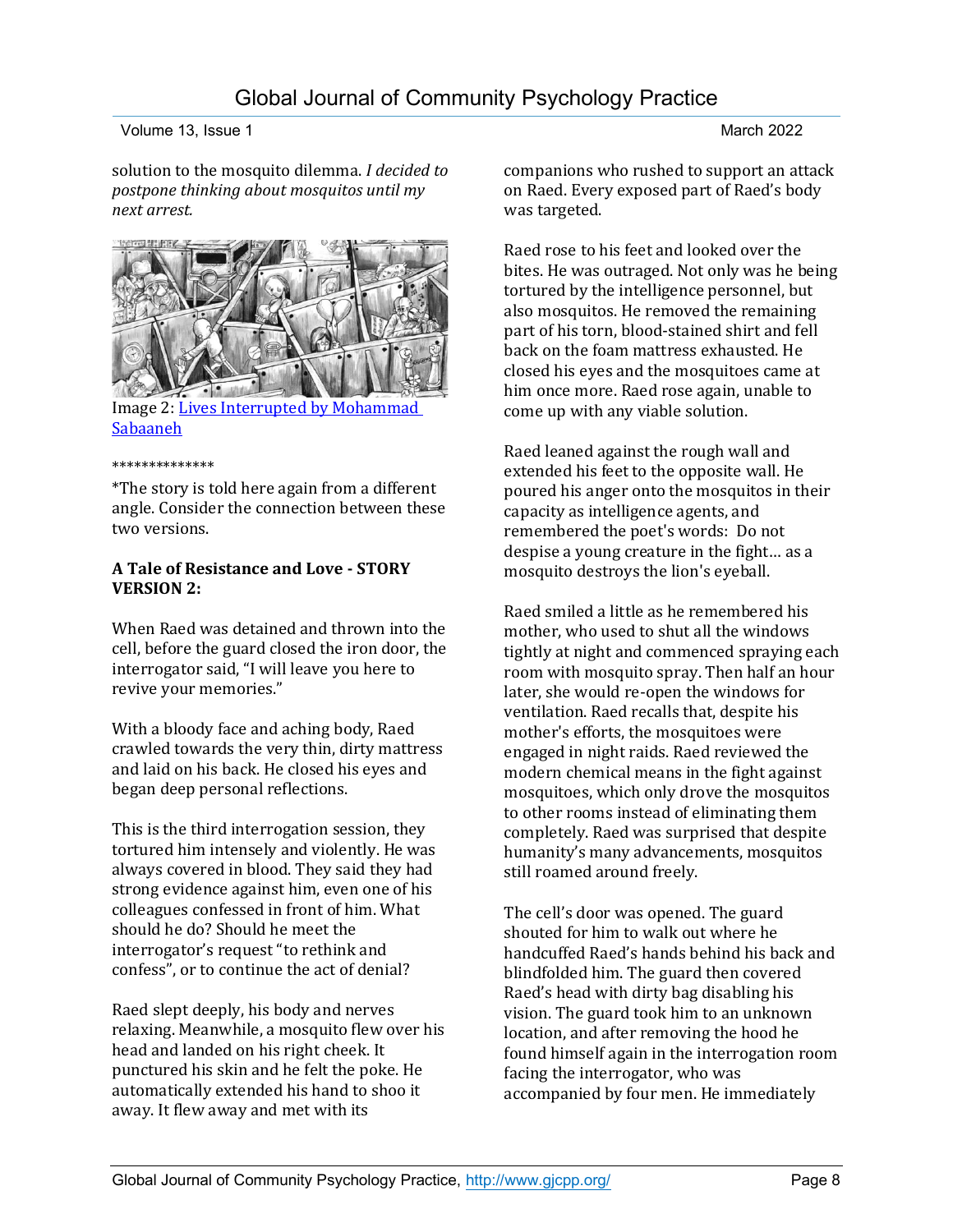asked him:

"Did you think about your confession, Raed?"

"I did. And I have nothing to do with what you accused me of."

The interrogators started torturing him. Raed tried his best to hide his face, but failed. He drowned in his own blood. As they beat him savagely, his attention and discontent were focused on the issue of humanity as a whole, where he could not find a solution to the problem of mosquitoes.

Raed resembled a corpse when they returned him to the cell. He crawled toward the dirty mattress, laid his back against the coarse wall, and closed his eyes. The mosquito came again. Instead of trying to rest, he started thinking again about mosquitoes. Minutes passed, hours passed. Raed's thoughts were interrupted by the sound of the small window at the cell's door being opened. Raed glanced at the window and noticed the guard watching him. He ignored him and returned to his meditations on mosquitoes.

The guard rushed to the interrogator reporting that Raed is "thinking deeply"--the first step towards collapsing and confession. The interrogator smiled and spit on the guard's shoulder and laughed, "They all keep their mouths shut at first. But they eventually spill everything. They all do."

Raed went back to the seventh grade. He remembered the science teacher Ali, who always held a stick in his hand forcing pupils to study science, or else they'd be whooped. When Mr. Ali taught us about the aircraft, he explained how the entire concept of flying was inspired by the bird. Then he said, "A plane has long wings and a smooth body, and has big fans on either side. The secret of flying lies in the wings."

Raed heard the sound of the cell's lock key turn. He remained indifferent. The guard smiled, handcuffed him to the back and left him in the interrogation room. As soon as he entered, the interrogator smiled, hugged him and took him by the arm and said, "Listen my darling, stop thinking hard and thinking a lot. Thinking too long causes harm. So tell me your story."

"I have nothing to say," Raed said.

"Listen, my darling, I will tell you a story," said the interrogator. "Once there were two neighbors, one was hardworking and the other a lazy man. One day the hardworking one caught a hundred fish. When returning home he hung the fish near the window. He went to the market and when he returned the fish were gone. He knew right away that his lazy neighbor stole them. He confronted him and said, "You have three options. Eat the one hundred fish, give me a hundred fish, or pay me for a hundred fish. The lazy neighbor chose the first option, but he was only able to eat thirty. So he promised to catch the fish, but returned with only four. Finally, he decided to pay him the value of the fish."

The interrogator then added, "So dear Raed, if this lazy neighbor just paid from the beginning he would not have had to go through all that trouble."

"I don't understand," Raed responded.

"You are the lazy neighbor, the donkey".

Beatings and abuse continued, blood flowed, his face swelled and his eyes popped. Then Raed fell unconscious. They dragged him into the cell. When Raed woke up he noticed his clothes were wet. After examining his body he decided nothing was out of the usual, besides the bruises and wounds.

Raed reflected on planes some more. The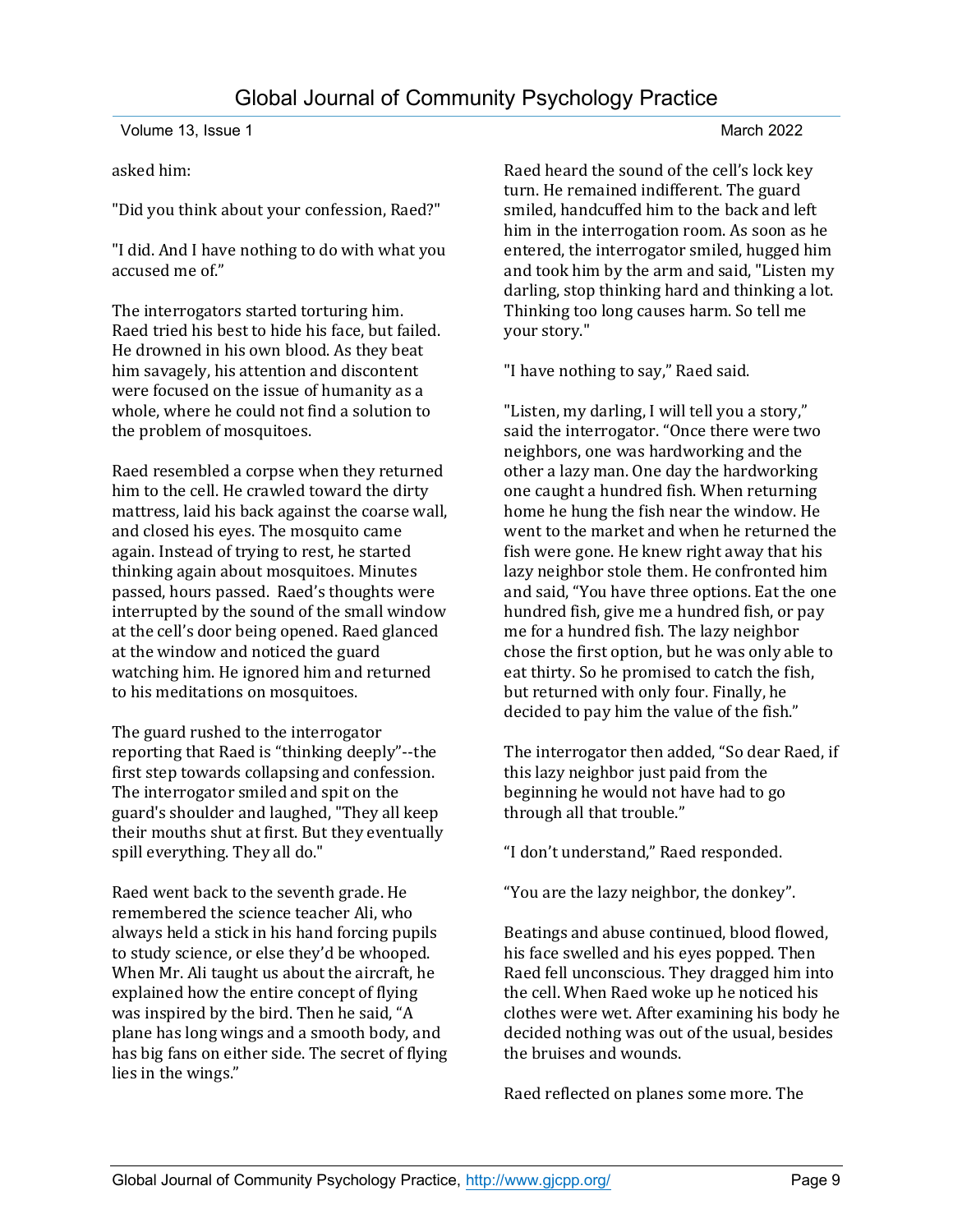shape of the wing is important for the flight process. The bottom surface of the wing is flat and slightly tilted from the horizon and this exposes it to the wind. While the upper surface of the wing is curved in the shape of an arch.

May God's mercy fill your days teacher Ali, Raed thought. He recalled how Mr. Ali used to walk around the classroom repeating the airplane lesson, "When the plane moves very fast, its wings are exposed to a strong stream of air. The wing splits the air into two parts, the first hitting the surface of the lower wing, the other sliding over the surface, bending over it to meet the lower wind….."

Another interrogation round followed in which the interrogator was furious. This time he had three assistants to beat Raed. He fell unconscious again and they threw water on his face to wake him up, so that may torture him again. They kept repeating this process until they finally returned him to the cell unconscious. But he woke up this time to the sound of mosquitos buzzing in his ears.

Raed leaned his back on the rough wall. He remembered how Mr. Ali hit him when he failed to define the forces that raised the plane up. "The wing is exposed to two forces, the first caused by the pressure of the wind hitting the surface of the lower wing, and the second by a force formed by the partial vacuum above the surface, which makes the atmospheric pressure above the top surface very low, resulting in pressure difference, the overall air on the lower surface is a big force that lifts wings up and the plane rises with it."

So that's the simple answer: the force pushing the wing up and up with the plane. That is, the mosquito flies upward with a force that pushes its wings upwards.

The idea came to him, just as Archimedes found it and discovered its famous base. And the same as the apple fell on top of Newton's head before he discovered the law of gravity. Raed underestimated all human scientists. They can eliminate mosquitoes if they render them flightless, he thought. They should create a power of an adverse action that hinders and prevents the fly of the mosquito. That is to say, bringing up a force from the top down, forcing the mosquito to stay ground and cripple its ability to fly. Then the housewife pours a bucket of water on the ground and the water runs the paralyzed mosquitoes down the drain. As the poet says, the mosquitos would be "as if he were going to war without weapons."

Raed focused all his attention on how to create the opposite force from top to bottom. As the torture continued, his thoughts remained on mosquitos and planes. What Raed hadn't realized is that he began to resemble the flightless mosquitoes he thought of. Still, silent, and unmoving in the face of interrogations and abuse. The intelligence officer and his staff eventually realized this. They knew there was no point in continuing the investigation, and so they finally released him.

Raed returned home. He decided to stop thinking about reversing the force from top to bottom until his next arrest.

#### \*\*\*\*\*\*\*\*\*\*\*\*\*\*

Reader Reflection Questions \* What do we learn about pain/suffering/wounds, resistance, and human connection? How do these two versions of the story differ? How does love manifest in these two versions of the story? How does resistance manifest in these two versions of the story? How are resistance and love intertwined?

\*\*\*\*\*\*\*\*\*\*\*\*\*\*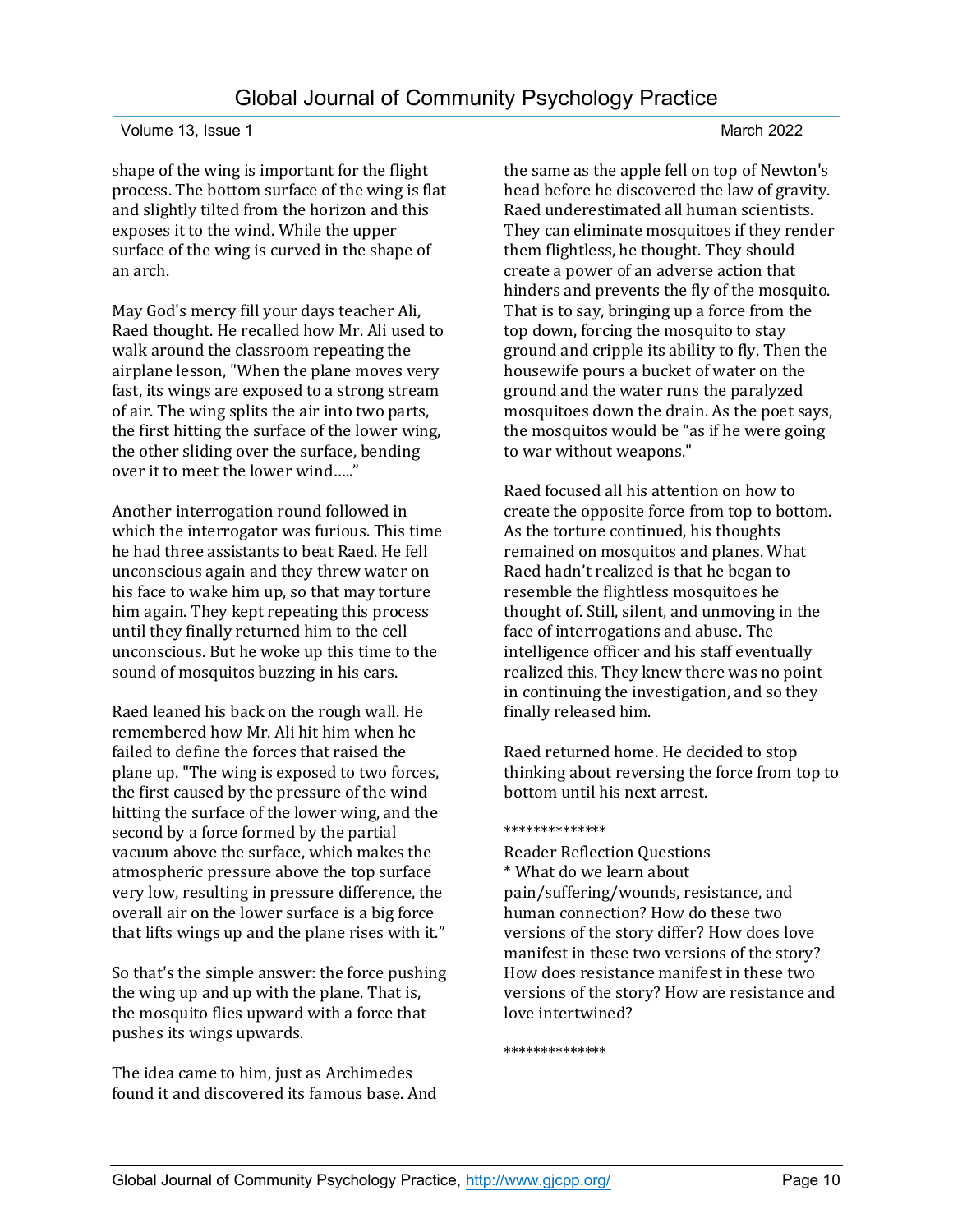*[Image 3: An artist in Gaza City works on a](https://www.aljazeera.com/gallery/2021/9/19/spoons-a-new-symbol-of-palestinian-freedom)  [mural glorifying six Palestinian prisoners who](https://www.aljazeera.com/gallery/2021/9/19/spoons-a-new-symbol-of-palestinian-freedom)  [escaped from Israel's Gilboa prison. \[Mahmud](https://www.aljazeera.com/gallery/2021/9/19/spoons-a-new-symbol-of-palestinian-freedom)  [Hams/AFP\] This is a continuous struggle. Our](https://www.aljazeera.com/gallery/2021/9/19/spoons-a-new-symbol-of-palestinian-freedom)  [struggle is a metaphysical resistance and this](https://www.aljazeera.com/gallery/2021/9/19/spoons-a-new-symbol-of-palestinian-freedom)  [image is the actual physical](https://www.aljazeera.com/gallery/2021/9/19/spoons-a-new-symbol-of-palestinian-freedom)*

#### **Revolutionary Reflections**

What kept Raed alive during this time is his political training by other revolutionary figures and leaders on strategies he can draw on to maintain the spirit of life. Within this training, we learn that our inner resources will help us transform the world around us. That maintaining our wellness in a torture room is where we practice resistance and love towards justice and liberation. The above testimony demonstrates how our tortured mind can protect itself through intentional and deliberate wandering; occupying itself with topics unrelated to the present situation, to protect us from the occupier's grasp.

Any person who is involved in national liberation must be equipped with theory, and ideology, which shapes their vision, language, and actions towards targeting and resisting interrogation and oppression. They must also be able to apply theory in practical steps towards national liberation. Here are three main points to remember:

• *There are no limits to the amount of harm that can, and will be enforced*. The occupying powers will deploy every effort to combat national activities including

#### willful, extrajudicial killings, detention, and deportation. The occupier will not only cause personal harm to one individual involved in national liberation, but will also enforce collective punishment and harm that targets our family and community as a whole.

- *We must understand that when we are imprisoned*, the prison's gates will not be closed forever. We will someday leave the prison. The catch is, we will either leave walking on both legs, or dead, or unconscious on a stretcher.
- *While in detention, we have two choices*: We either allow ourselves to be destroyed by the occupier's abuse, or become selfempowered. While being tortured, if we think about our wellbeing, family and friends, or the charges and potential sentencing, we will only be assisting the occupier in destroying our mind, body, and spirit.

#### **Connecting With Embodied Decolonial Praxis**

The wounds and imagination of our prisoner and intuitive theory born of the embodied experience orient this story. Through the telling of this experience, from two angles, we see how our prisoner takes this opportunity to resist by connecting through imagination and love  $-a$ revolutionary act opposing colonialism.

For some people under fight for the right to exist, the struggle to be human, to enter a solitary confinement for 9 months and 13 days like the case of Raed, to make time, in a tiny box, not just to proceed to survive but to be there at all. You have to do something, say something. The act of liberating the imagination from a crisis has hindered losing oneself to pain.

A person in a space of resistance, does not seek heroism, he is persistent in self-denial. Inside the